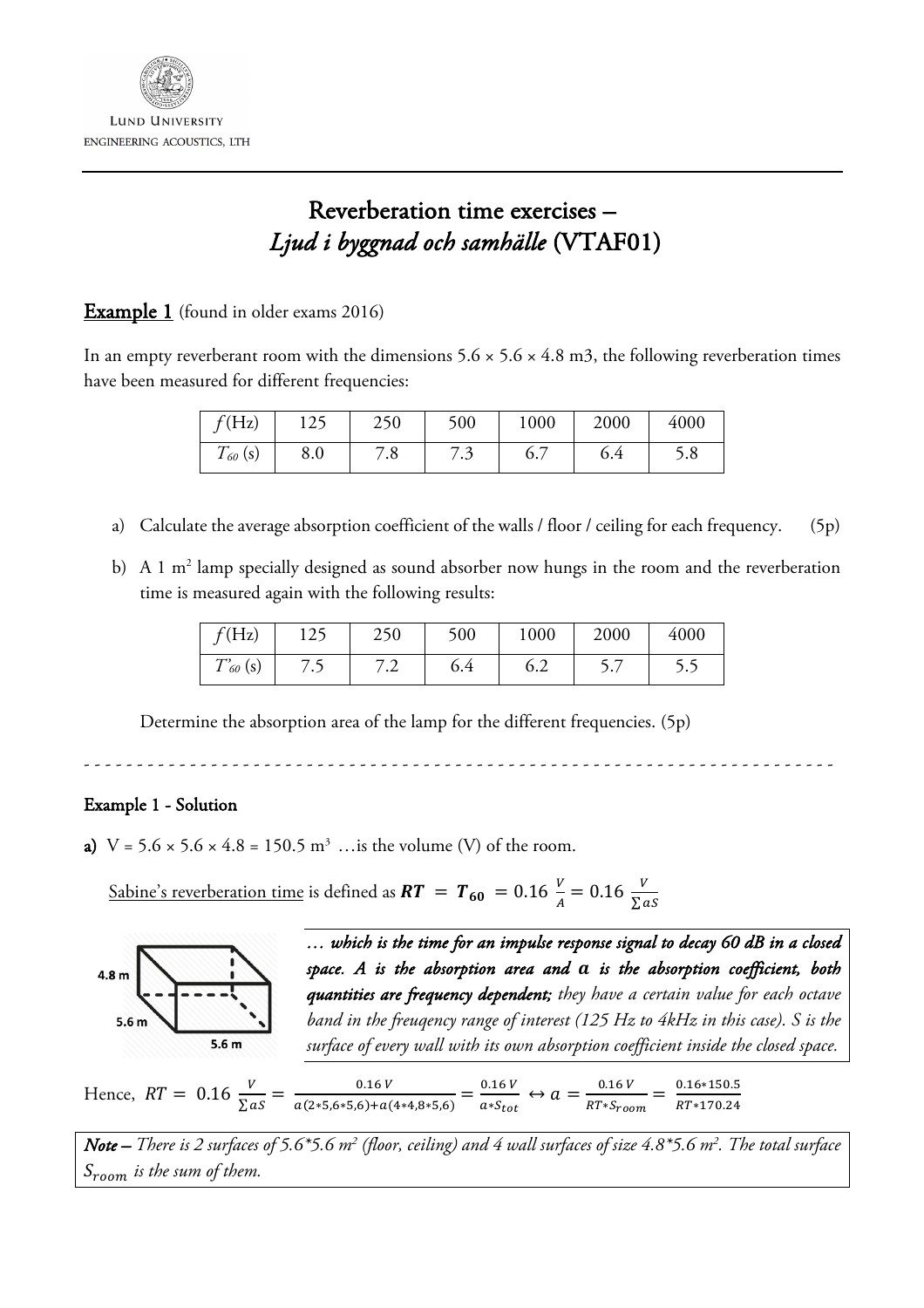| f(Hz)        | 125    | 250    | 500    | 1000   | 2000   | 4000   |
|--------------|--------|--------|--------|--------|--------|--------|
| $T_{60}$ (s) | 8.0    | 7.8    | 7.3    | 6.7    | 6.4    | 5.8    |
| a(Hz)        | 0.0177 | 0.0181 | 0.0194 | 0.0211 | 0.0221 | 0.0244 |

Finally, using the given values for RT ( $T_{60}$ ) we complete the table as:

b) There is a new reverberation time now including the lamp as an object with absorptive surfaces.

*Note - The volume stays constant (same closed space) but the overal surface areas are changed now!* 

The new RT' (or new  $T{'}_{60}$ ) is calculated as:

$$
RT' = 0.16 \frac{V}{\sum aS'} = \frac{0.16 V}{aS_{room} + a_{lamp}S_{lamp}} = \frac{0.16 V}{A_{room} + A_{lamp}}
$$

$$
\leftrightarrow A_{room} + A_{lamp} = \frac{0.16 V}{RT'}
$$

$$
\leftrightarrow A_{lamp} = \frac{0.16 V}{RT'} - aS_{room}
$$

Then, we can calculate the next table for  $A_{lamp}$  as following:

| f(Hz)         | 125    | 250    | 500    | 1000   | 2000   | 4000   |
|---------------|--------|--------|--------|--------|--------|--------|
| $T'_{60}$ (s) |        | 7.2    | 6.4    | 6.2    |        |        |
| $A_{lamp}$    | 0.2007 | 0.2573 | 0.4640 | 0.2899 | 0.4621 | 0.2265 |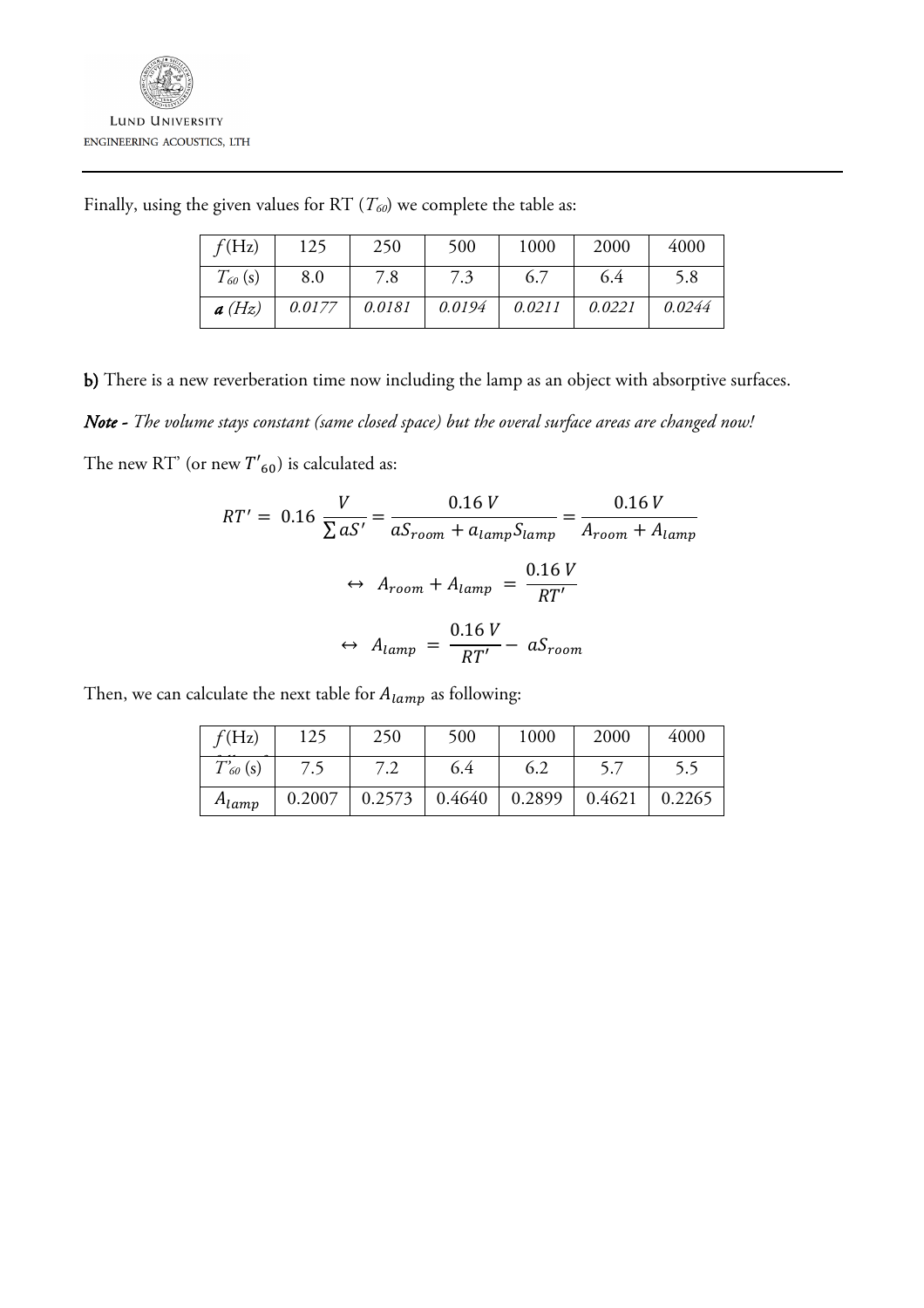

## **Example 2** (found in older exams 2017 – Uppgift 5)

- a) An empty room with dimensions  $4 * 5 * 3$  m<sup>3</sup> has a reverberation time of 3 seconds (we assume that it is constant for all frequencies). How many people, with an absorption of 0.40 each, do you need to take into the room so that the reverberation time is 1 second?
- b) In the same room, the floor and ceiling have an average sound absorption coefficient of  $a = 0.04$ , and all wall surfaces have  $a = 0.15$ . Sometimes two windows open in the room with an area of 4 m<sup>2</sup> each. Calculate the reverberation time with the windows closed and open, and justify your assumption for the absorption coefficient of the windows. Are the values good for a good acoustic design?
- c) Is the reverberation time a good measure of how people experience the acoustics of a room? Is Sabine's formula correct? Why (or why not)? What other parameters could you use instead (for room acoustics)? Do they fit better with how humans experience sound?

- - - - - - - - - - - - - - - - - - - - - - - - - - - - - - - - - - - - - - - - - - - - - - - - - - - - - - - - - - - - - - - - - - - - - - -

Example 2 - Solution

a)  $V = 5 \times 4 \times 3 = 60$  m<sup>3</sup> ... is the volume (V) of the room.



*Another room which is empty at first and then absorption elements are added inside, that is a usual topic in room acoustics. Such elements can be: furniture, rugs, absorption panels for studios or offices... But it can be also real persons, since they have such propeties – human absorbers matter a lot in acoustic modeling of music halls and auditoria!*

Using Sabine's formula we have:

$$
RT_{empty} = 0.16 \frac{v}{A_{empty}} = 3 s \quad \text{and} \quad RT_{full} = 0.16 \frac{v}{A_{full}} = 1 s
$$

Then we calculate  $A_{empty} = 3.2 \text{ m}^2$  and we alsoderive the relation:  $A_{full} = 3 * A_{empty}$ 

Note - We have to assume that the volume V is constant in this case, which is not the total truth, The human bodies have some volume, so they affect the total volume of free air in a test room. But this is an aprroximation which happens usually for simplicity.

We estimate also that:

$$
A_{full} = A_{empty} + A_{humans} \leftrightarrow 3 * A_{empty} = A_{empty} + A_{humans} \leftrightarrow 2 * A_{empty} = A_{humans}
$$

Thus  $A_{humans} = 2*3.2 = 6.4$  m<sup>2</sup> =  $a_{humans} * S_{humans}$ ,